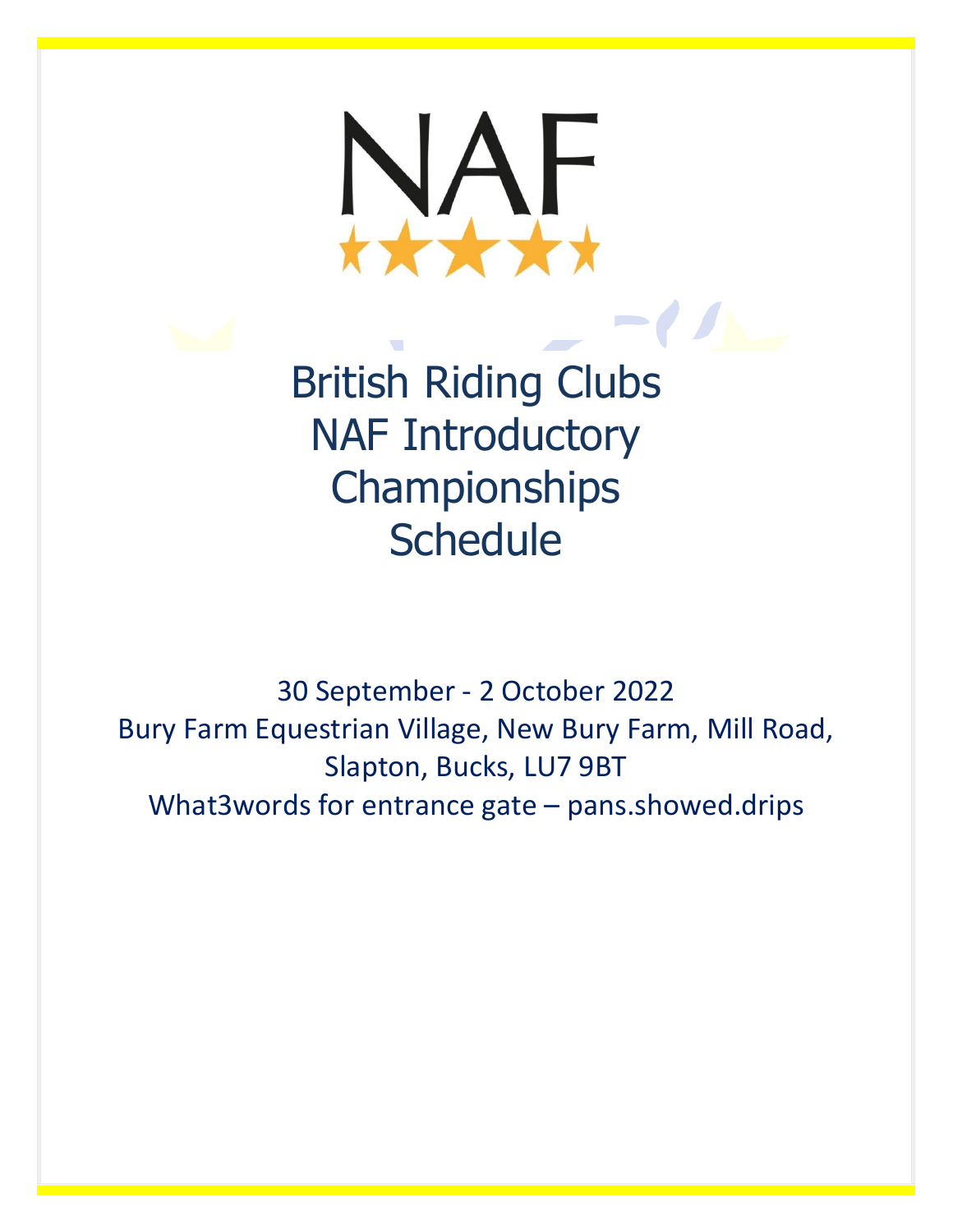#### **Contact details**

Show Organiser: British Riding Clubs Show Secretary: Merlin Perlo Stable Manager: Megan Gibbs [megan.gibbs@bhs.org.uk](mailto:megan.gibbs@bhs.org.uk) General enquiries: brcentries@bhs.org.uk Championship entry and invitations: [brcentries@bhs.org.uk](mailto:brcentries@bhs.org.uk) or 02476 840518 Results: [brcentries@bhs.org.uk](mailto:brcentries@bhs.org.uk) or 02476 840518

### **Introduction**

We are pleased to welcome you back to Bury Farm Equestrian Village for the inaugural Introductory Championships in partnership with NAF.

# **Before the championships**

#### **Rules and Regulations**

This competition will run under British Riding Club rules. It is important that all competitors are aware of the rules relating to this competition – please see the current BRC Handbook and also the BRC Rule Amendments and Changes document which can be found via the link below:<http://www.bhs.org.uk/enjoy-riding/british-riding-clubs/brc-handbook>

#### **Entries**

Entries are by invitation only to those that have qualified. They will be sent to the team manager on the declaration form from the qualifier with instructions on how to process them. Please note entries close on **8 September 2022**.

#### **Dressage Tests**

Will be the same as at the qualifier, please see the handbook for further details.

#### **Direct Entry Classes**

Competitors may be added closer to the time depending on arena space.

#### **Times**

Times will be posted on our website [www.britishridingclubs.org.uk](http://www.britishridingclubs.org.uk/) approximately one week before the championships. Times are selected randomly by computer and cannot be altered. **There will be important competitor information released with the times, which must be read before leaving for the competition**. Please note that the time published is the time you should be entering the arena, so you need to be ready before this time.

#### **Stabling**

For any stabling information, including making a stable booking, please see the following link:<https://brc.bhs.org.uk/login>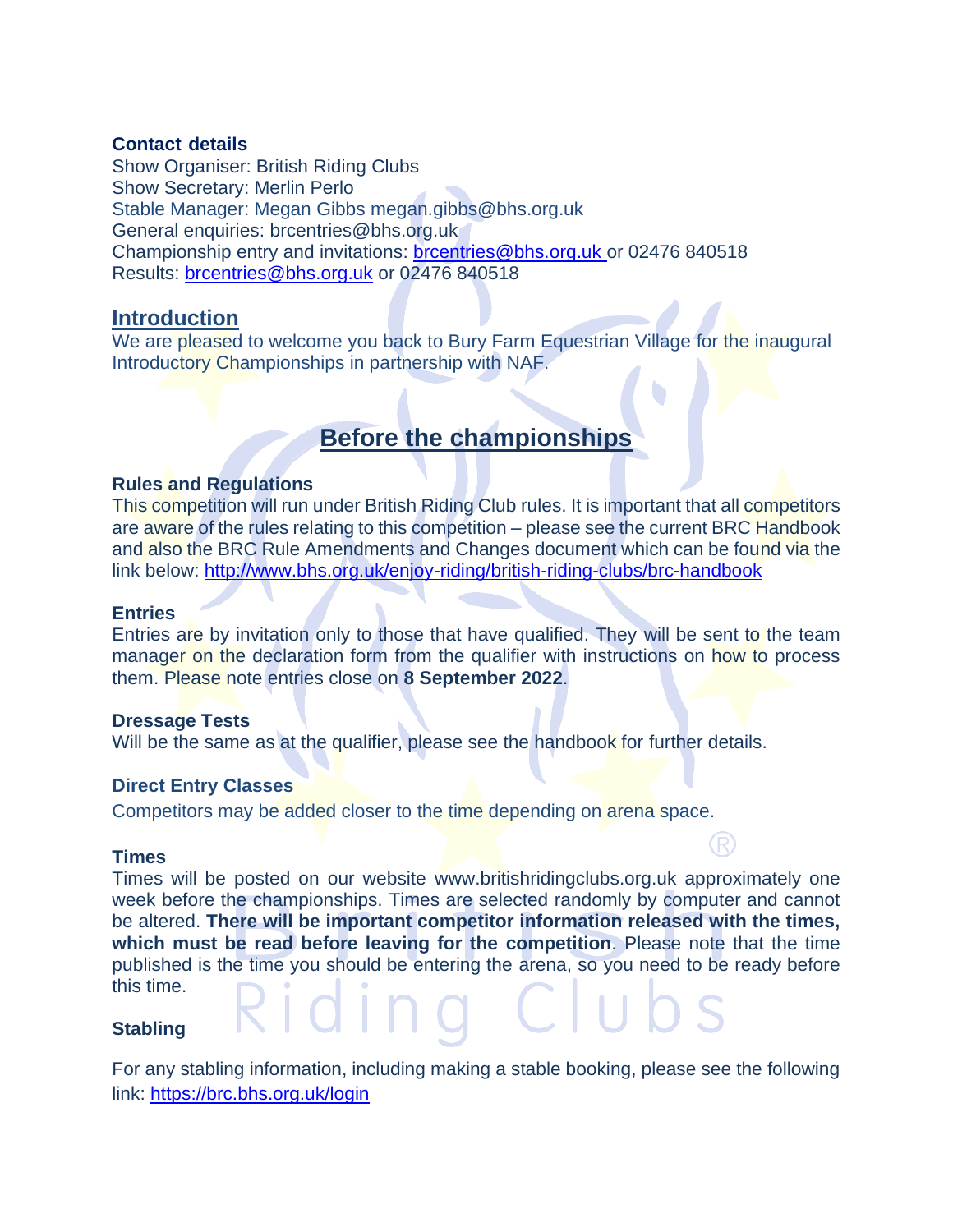#### **Hook-up**

Hook up is available at this event on a first come first serve basis. Contact the stable manager for information on booking.

#### **Flu Vaccination Certificates & Microchips**

All competing horses and ponies must have an up-to-date full flu vaccination certificate. If your flu vaccination does not comply, or you do not bring the complete record with you, you will be eliminated.

Please refer to the current BRC Handbook for the full rules on vaccination certificates. Please note the full handbook is available online. A flu vac checker is also available to download from the downloads section of the BRC website.

#### **Hats**

Hats meeting the current standards and with the up-to-date aqua hat tag must always be worn and securely fastened when mounted. It is also advised to wear a hat when handling on the ground. There will be a designated hat tagging area, please see the competitor information published with the times for further details.

#### **Refund Policy**

Failure to decline a championship invitation before the close of entry so it can be passed down the line may result in the club being charged the entry fee.

Please see the BRC Handbook for the cancellation and refund policies.

#### **Timetable**

The organiser reserves the right to cancel, add to and alter the arena in which any competition is scheduled to take place, or amend any competition times or alter the published timetable for the show as they deem appropriate**.**

> Britis Riding Clubs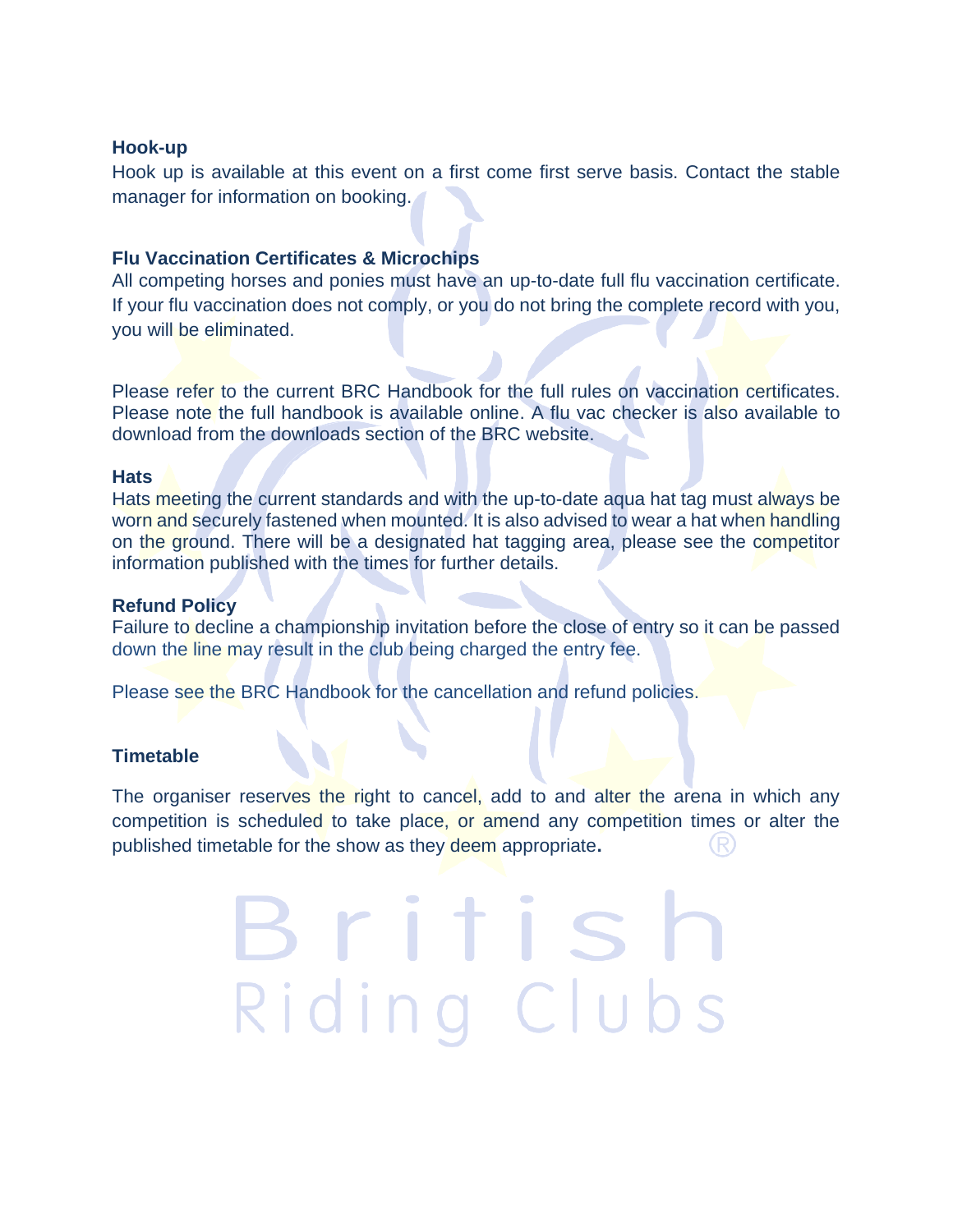## **Timetable of Events (Subject to Change)**

## **Saturday 1 October**

| <b>Times</b> | <b>Class</b>                             |
|--------------|------------------------------------------|
| 8:30         | Senior Introductory Championships Intro  |
|              | team arenas                              |
| 8:30         | <b>Senior Introductory Championships</b> |
|              | Prelim team arenas                       |
| 11:00        | Senior Introductory Championships Intro  |
|              | individuals arenas                       |
| 11:00        | <b>Senior Introductory Championships</b> |
|              | Prelim individuals arenas                |

### **Sunday 2 October**

| <b>Times</b> | <b>Class</b>                             |
|--------------|------------------------------------------|
| 8:30         | Junior Introductory Championships Intro  |
|              | team arenas                              |
| 8:30         | <b>Junior Introductory Championships</b> |
|              | Prelim team arenas                       |
| 8:30         | <b>Intro Pairs Championships</b>         |
| 11:00        | Junior Introductory Championships Intro  |
|              | individuals arenas                       |
| 11:00        | <b>Junior Introductory Championships</b> |
|              | Prelim individuals arenas                |

Tests can be found in the BRC Handbook 2022.

**Arena walks are available before competition providing time permits. Times for these will be published closer to the event.**

R)

# **During the championships**

## **Declarations and Secretary's**

Upon arrival, head to the declarations/stable managers located in main building. You will need to leave your horse on the lorry/trailer but bring proof of your vaccination having been checked. You will receive this when your horses' passport is checked on the gate. Further details will be published with the times in the Competitor Information document.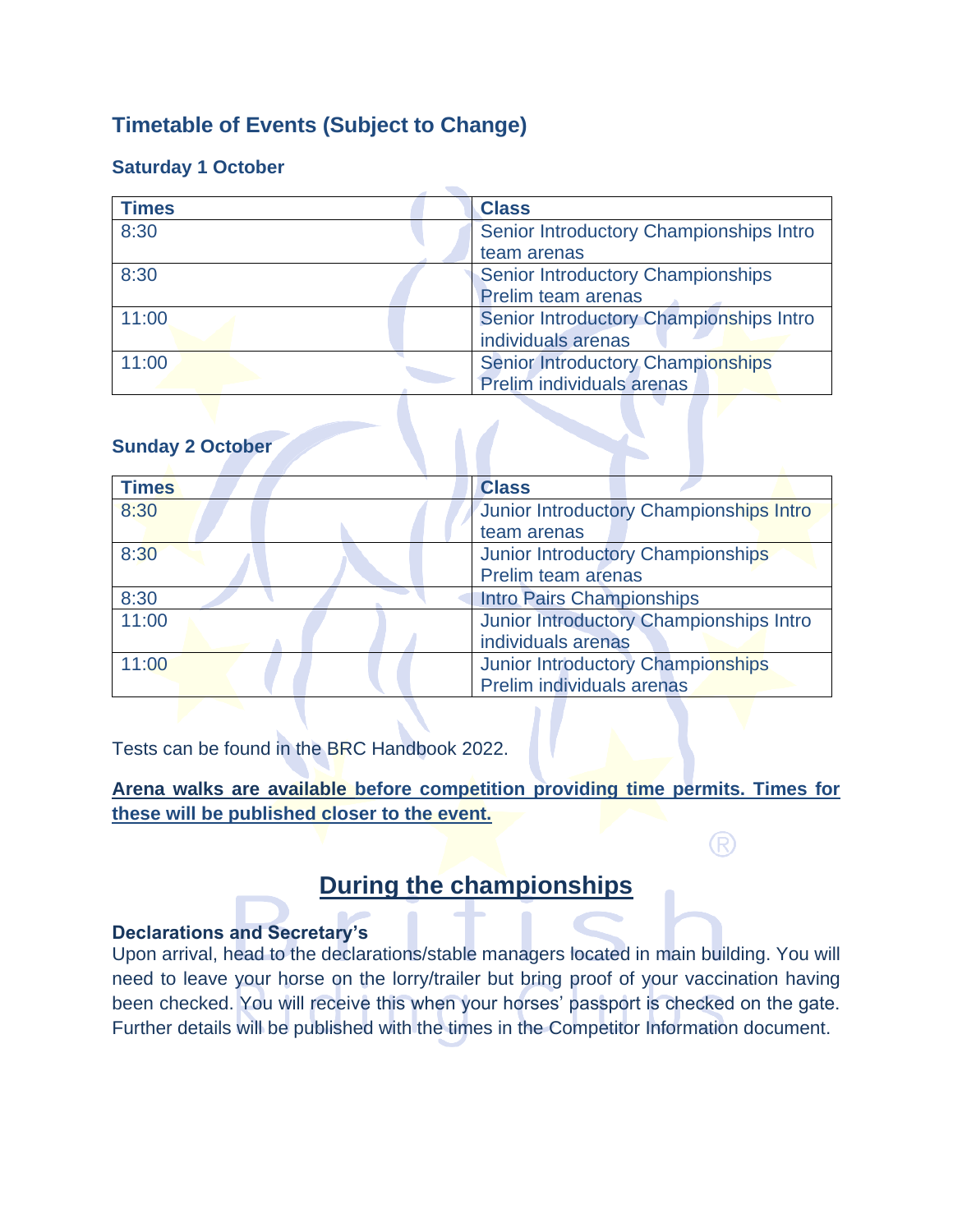#### **Parking**

Please follow the direction of the car parking attendants. Details regarding parking will be published in the competitor information document alongside the times.

#### **Presentations**

Rosettes will be available approximately 30 minutes after final results have been posted, after the official objection period. Please check the scoreboard for the time of presentations. Delays to the presentation will be as a result of objections or queries that will need to be resolved before rosettes can be given out. Attendance for the presentation will be as per the programme/competitor information.

#### **Salvers**

Salvers awarded at championships must be signed for by a nominated person who is then responsible for that salver. It must be engraved and returned to the office on the date stated on the form by recorded delivery and must be packaged with care. Any loss/damage or failure to return the trophy by the specified date will result in the club concerned being invoiced for the cost of a replacement. BRC may also refer such matters to the BRC Discipline Committee.

#### **Official Objections**

Protests or complaints may be lodged in writing and accompanied by a deposit of £20. They must be addressed to the Official Steward via the secretary. Protests must be made no later than 30 minutes after the incident that gave rise to that protest or 30 minutes after the results have been published. The deposit will be forfeited unless the protest is upheld, or it was decided that there were good and reasonable grounds for lodging the protest.

#### **Official Photographs**

Please be advised that filming and/or photography will be taking place during the BRC Championships - this could be in the arenas, seating areas, stabling and lorry park during competition hours. If you do not wish to appear in any images captured, please inform the secretary so that we can take appropriate steps to ensure you are not included. The photographs/film could potentially be included in BRC publications or in BRC promotional materials in the future and may also be published on the BRC section of the BHS website. They could also be passed onto the sponsor of the event and the press.

#### **Exercising Horses**

Please see the competitor information document which will be published alongside the times. Competitor numbers must always be worn when mounted. No entry into competition arenas unless competing, unless the collecting ring steward is happy with numbers.

#### **Catering**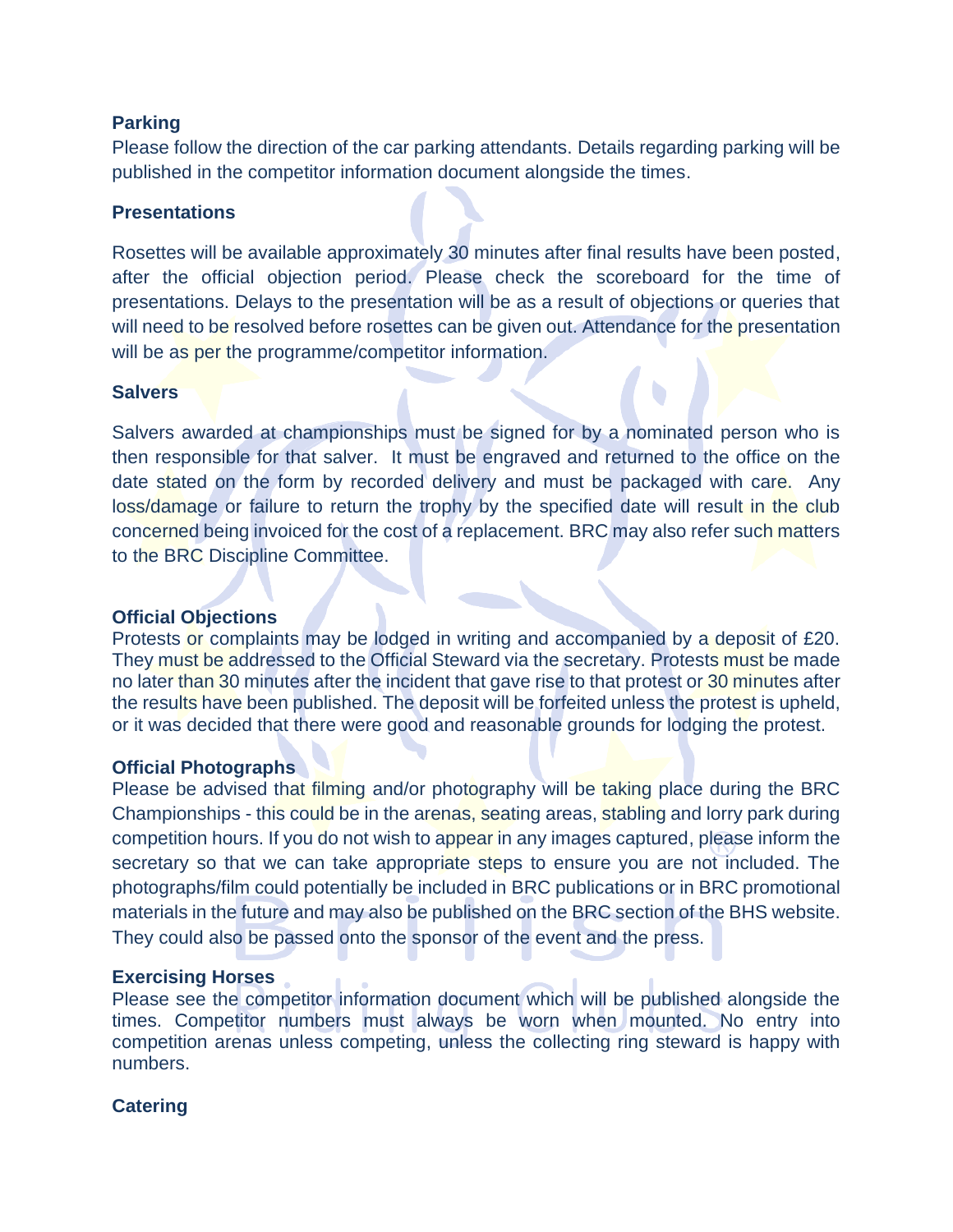Catering will be available on site.

#### **Medical Care**

Paramedics will be on site during the competition hours of the championships. Outside of these hours, in an emergency please dial 999.

#### **Vet and Farrier**

We will have a vet on site and farrier on-call for this event during competition hours. There will be an on-call vet for outside competition hours. Please contact an official on the day for contact details.

#### **Horse Ambulance**

A horse ambulance will be present on site during the competition hours of the weekend.

#### **Dogs**

Dogs are permitted on the showground; however, they must always be kept under control on a short lead and cleared up after. ID tags must be worn. Please adhere to notices of restriction for dogs, which could be in food outlets etc.

#### **Toilets**

Toilets will be open and found in the main building and at the back of the indoor warm-up arenas overnight along with showers.

#### **Smoking Policy**

There is a strict no smoking policy in the main areas onsite.

#### **Belongings**

BRC are not responsible for competitors belongings, please ensure you lock away any valuables safely.

## **General Information**

R)

#### **Accommodation**

There are several hotels in the surrounding area, please find more information online. Camping will be available in designated areas.

#### **Trade Stands**

A list of trade stands attending the championships will be published in the programme available at the event providing government restrictions allow them to be on site.

#### **Merchandise**

2022 BRC merchandise will be available at this event.